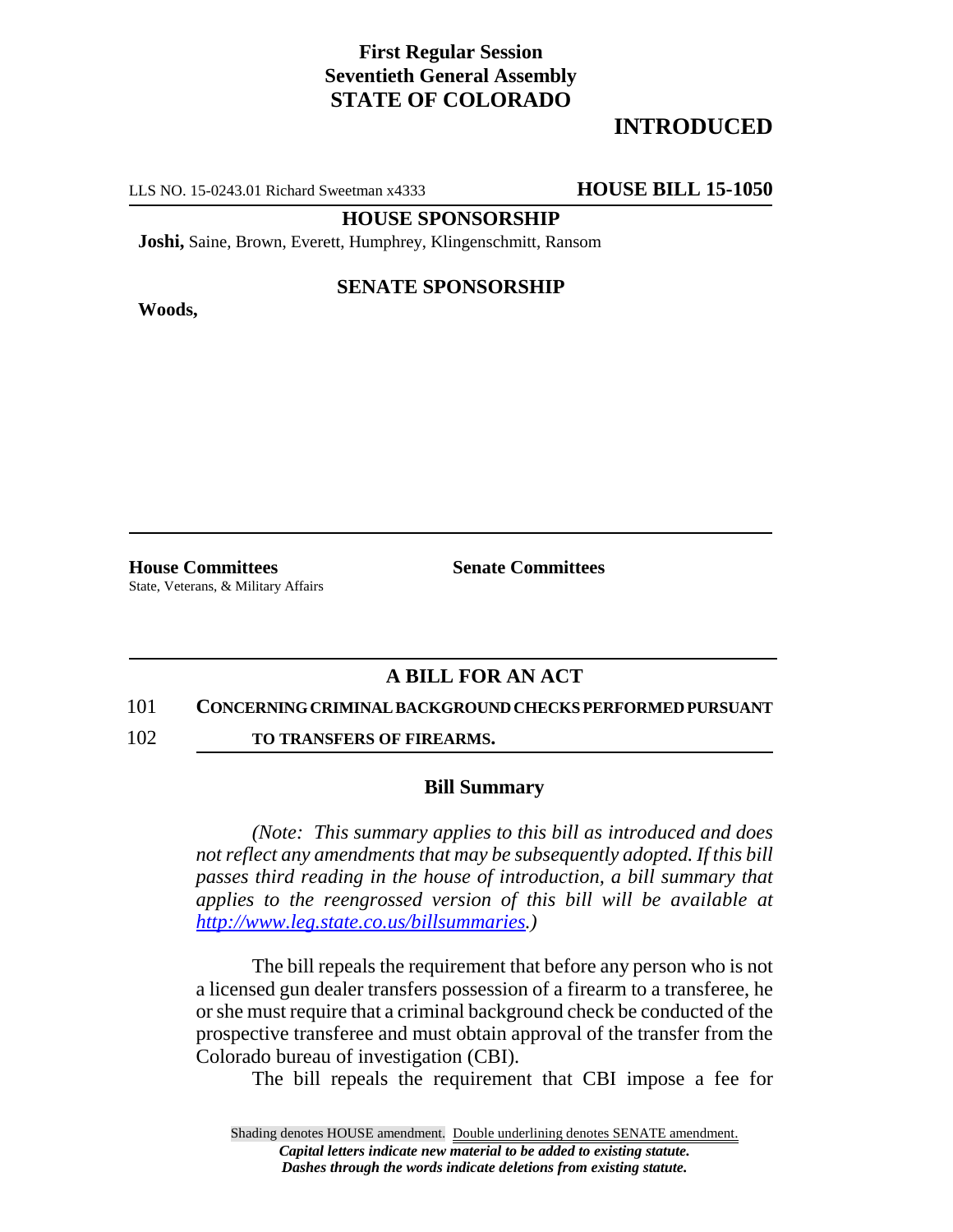performing an instant criminal background check pursuant to the transfer of a firearm.

The bill makes conforming amendments.

1 *Be it enacted by the General Assembly of the State of Colorado:* 2 **SECTION 1.** In Colorado Revised Statutes, **repeal** 18-12-112. 3 **SECTION 2.** In Colorado Revised Statutes, 24-33.5-424, **repeal** 4 (3.5) as follows: 5 **24-33.5-424. National instant criminal background check** 6 **system - state point of contact - fee - grounds for denial of firearm** 7 **transfer - appeal - rule-making - unlawful acts - instant criminal** 8 **background check cash fund - creation.** (3.5) (a) On and after March  $9 \qquad 20,2013$ , the bureau shall impose a fee for performing an instant criminal 10 background check pursuant to this section. The amount of the fee shall 11 not exceed the total amount of direct and indirect costs incurred by the 12 bureau in performing the background check. 13 (b) The bureau shall transmit all moneys collected pursuant to this 14 subsection (3.5) to the state treasurer, who shall credit the same to the 15 instant criminal background check cash fund, which fund is hereby 16 created and referred to in this subsection (3.5) as the "fund". 17 (c) The moneys in the fund shall be subject to annual 18 appropriation by the general assembly for the direct costs associated with 19 performing background checks pursuant to this section. The state 20 treasurer may invest any moneys in the fund not expended for the purpose 21 of this section as provided by law. The state treasurer shall credit any 22 interest and income derived from the deposit and investment of moneys 23 in the fund to the fund. 24 (d) Any unexpended and unencumbered moneys remaining in the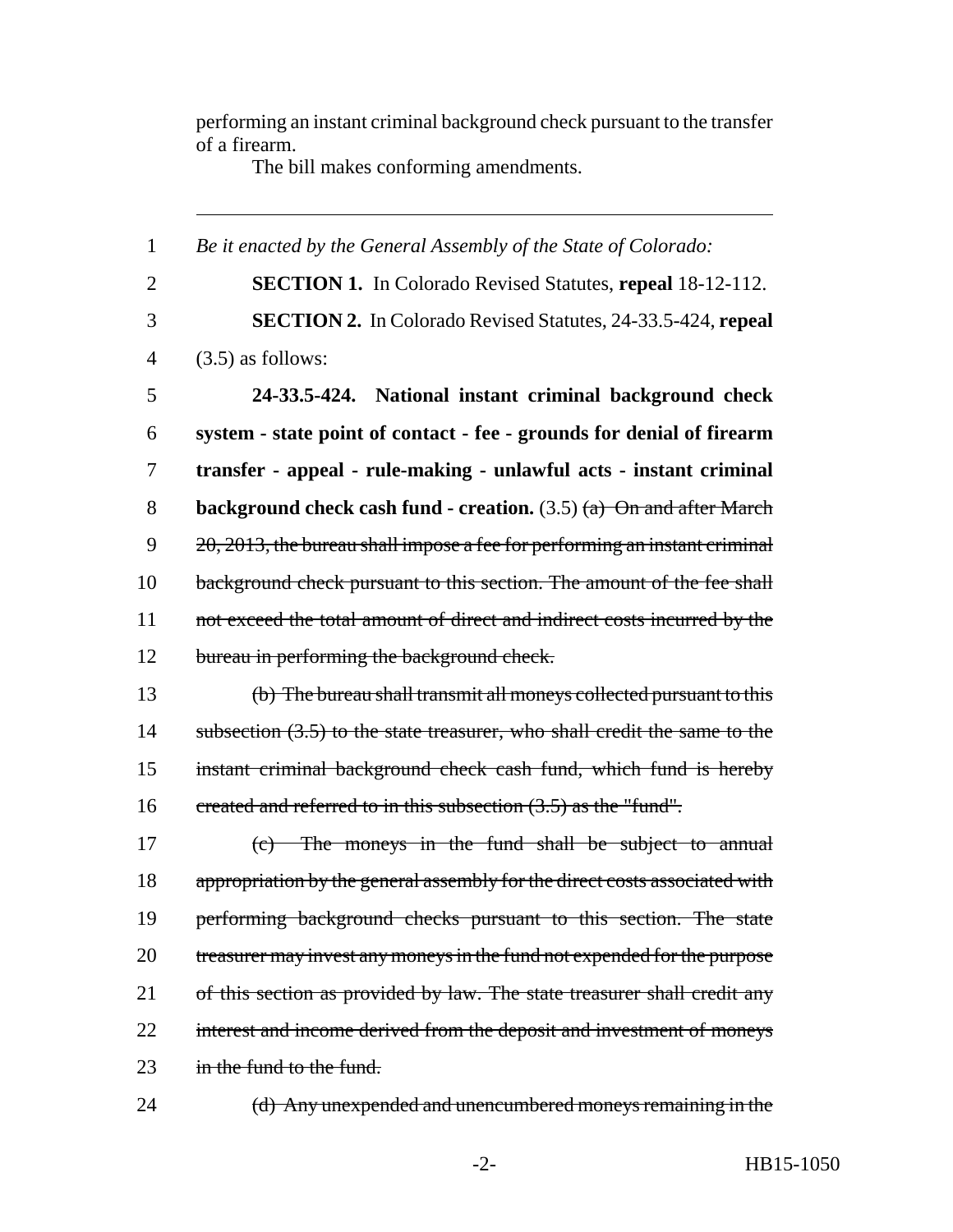| $\mathbf{1}$   | fund at the end of a fiscal year shall remain in the fund and shall not be    |
|----------------|-------------------------------------------------------------------------------|
| $\overline{2}$ | eredited to any other fund. To the extent practicable, the bureau shall use   |
| 3              | any such remaining funds to reduce the amount of the fee described in         |
| 4              | paragraph $(a)$ of this subsection $(3.5)$ .                                  |
| 5              | (e) The bureau is authorized to contract with a public or private             |
| 6              | entity for services related to the collection of the fee described in         |
| 7              | paragraph (a) of this subsection $(3.5)$ .                                    |
| 8              | $(f)$ On January 15, 2014, and on January 15 of each calendar year            |
| 9              | thereafter, the bureau shall report to the joint budget committee             |
| 10             | concerning:                                                                   |
| 11             | (I) The number of full-time employees used by the bureau in the               |
| 12             | preceding year for the purpose of performing background checks pursuant       |
| 13             | to this section; and                                                          |
| 14             | (II) The calculations used by the bureau to determine the amount              |
| 15             | of the fee imposed pursuant to this subsection $(3.5)$ .                      |
| 16             | $(g)$ Repealed.                                                               |
| 17             | <b>SECTION 3.</b> In Colorado Revised Statutes, 13-14-105.5, amend            |
| 18             | $(2)$ (c) (III) and (8) as follows:                                           |
| 19             | 13-14-105.5.<br>Civil protection orders - prohibition on                      |
| 20             | <b>possessing or purchasing a firearm.</b> (2) (c) To satisfy the requirement |
| 21             | in paragraph $(a)$ of this subsection $(2)$ , the respondent may:             |
| 22             | (III) Sell or otherwise transfer the firearm or ammunition to a               |
| 23             | private party who may legally possess the firearm or ammunition. except       |
| 24             | that a person who sells or transfers a firearm pursuant to this               |
| 25             | subparagraph (III) shall satisfy all of the provisions of section 18-12-112,  |
| 26             | C.R.S., concerning private firearms transfers, including but not limited to   |
| 27             | the performance of a criminal background check of the transferee.             |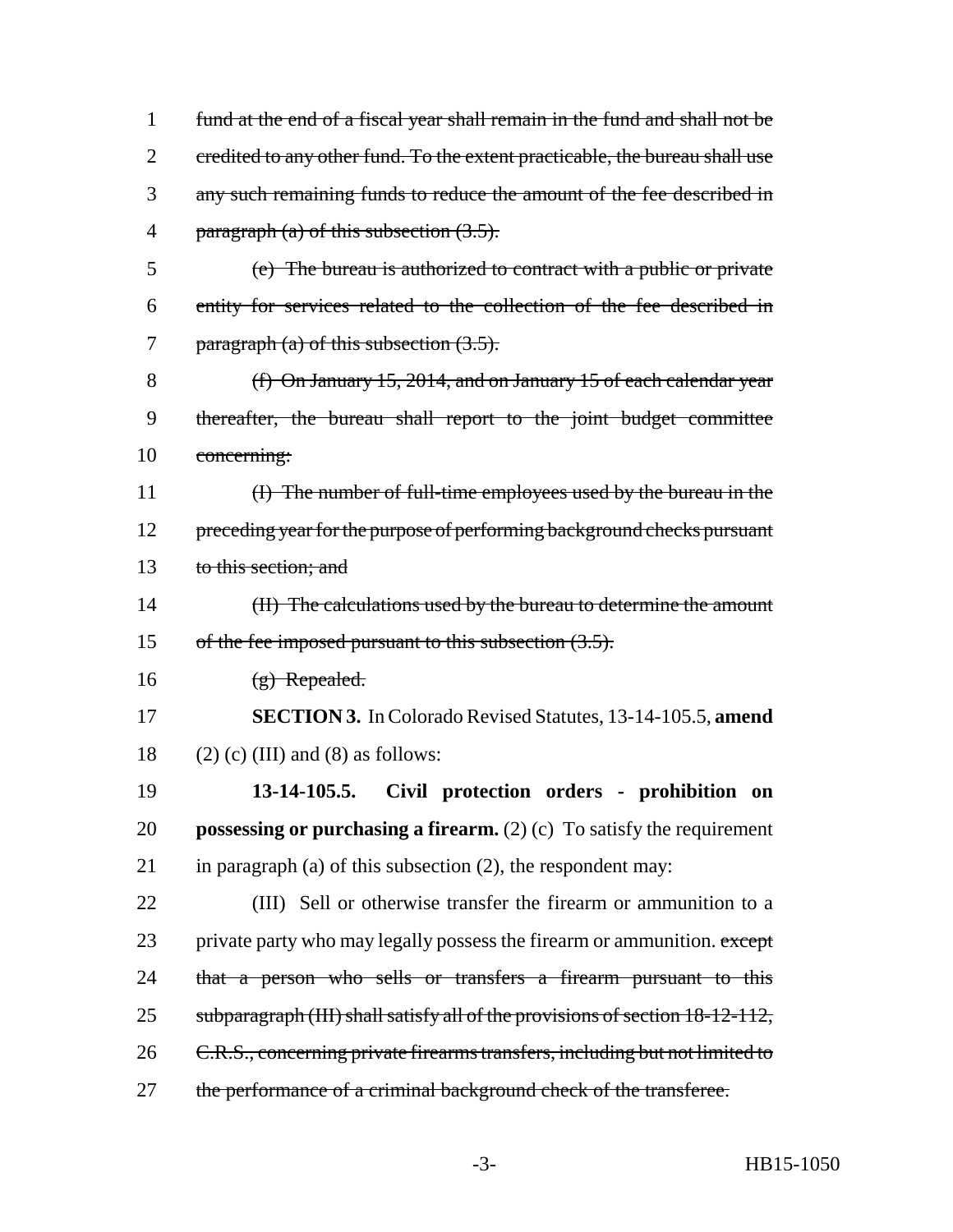(8) If a respondent sells or otherwise transfers a firearm or ammunition to a private party who may legally possess the firearm or ammunition, as described in subparagraph (III) of paragraph (c) of subsection (2) of this section, the respondent shall acquire FROM THE TRANSFEREE A WRITTEN RECEIPT ACKNOWLEDGING THE TRANSFER, WHICH RECEIPT SHALL BE DATED AND SIGNED BY THE RESPONDENT AND THE TRANSFEREE.

 (a) From the transferee, a written receipt acknowledging the transfer, which receipt shall be dated and signed by the respondent and the transferee; and

 (b) From the licensed gun dealer who requests from the bureau a 12 background check of the transferee, as described in section 18-12-112, 13 C.R.S., a written statement of the results of the background check.

 **SECTION 4.** In Colorado Revised Statutes, 18-1-1001, **amend** 15 (9) (b) (III) and (9) (h) as follows:

**18-1-1001. Protection order against defendant - definitions.** (9)

 (b) Upon issuance of an order pursuant to paragraph (a) of this subsection (9), the defendant shall relinquish any firearm or ammunition not more than twenty-four hours after being served with the order; except that a court may allow a defendant up to seventy-two hours to relinquish a firearm or up to five days to relinquish ammunition pursuant to this paragraph (b) if the defendant demonstrates to the satisfaction of the court 23 that he or she is unable to comply within twenty-four hours. To satisfy this requirement, the defendant may:

 (III) Sell or otherwise transfer the firearm or ammunition to a 26 private party who may legally possess the firearm or ammunition. except 27 that a defendant who sells or transfers a firearm pursuant to this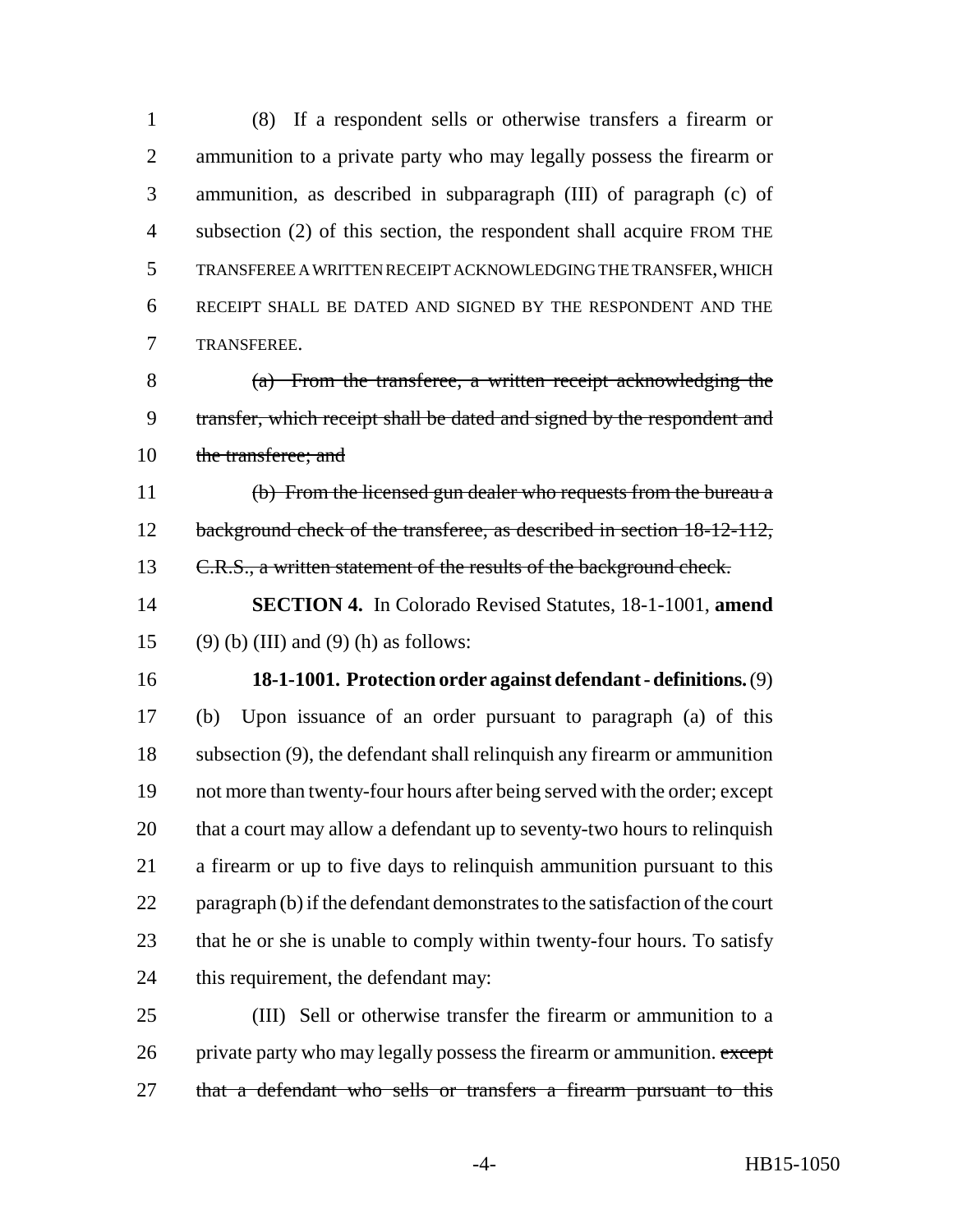subparagraph (III) shall satisfy all of the provisions of section 18-12-112, concerning private firearms transfers, including but not limited to the performance of a criminal background check of the transferee.

 (h) If a defendant sells or otherwise transfers a firearm or ammunition to a private party who may legally possess the firearm or ammunition, as described in subparagraph (III) of paragraph (b) of this subsection (9), the defendant shall acquire FROM THE TRANSFEREE A WRITTEN RECEIPT ACKNOWLEDGING THE TRANSFER, WHICH RECEIPT SHALL BE DATED AND SIGNED BY THE DEFENDANT AND THE TRANSFEREE.

 (I) From the transferee, a written receipt acknowledging the 11 transfer, which receipt shall be dated and signed by the defendant and the transferee; and

 (II) From the licensed gun dealer who requests from the bureau a 14 background check of the transferee, as described in section 18-12-112, a written statement of the results of the background check.

 **SECTION 5.** In Colorado Revised Statutes, 18-6-801, **amend** (8) 17 (b) (III) and (8) (h) as follows:

 **18-6-801. Domestic violence - sentencing.** (8) (b) Upon issuance of an order to relinquish one or more firearms or ammunition pursuant to paragraph (a) of this subsection (8), the defendant shall relinquish any firearm or ammunition not more than twenty-four hours after being served with the order; except that a court may allow a defendant up to seventy-two hours to relinquish a firearm or up to five days to relinquish ammunition pursuant to this paragraph (b) if the defendant demonstrates to the satisfaction of the court that he or she is unable to comply within twenty-four hours. To satisfy this requirement, the defendant may:

(III) Sell or otherwise transfer the firearm or ammunition to a